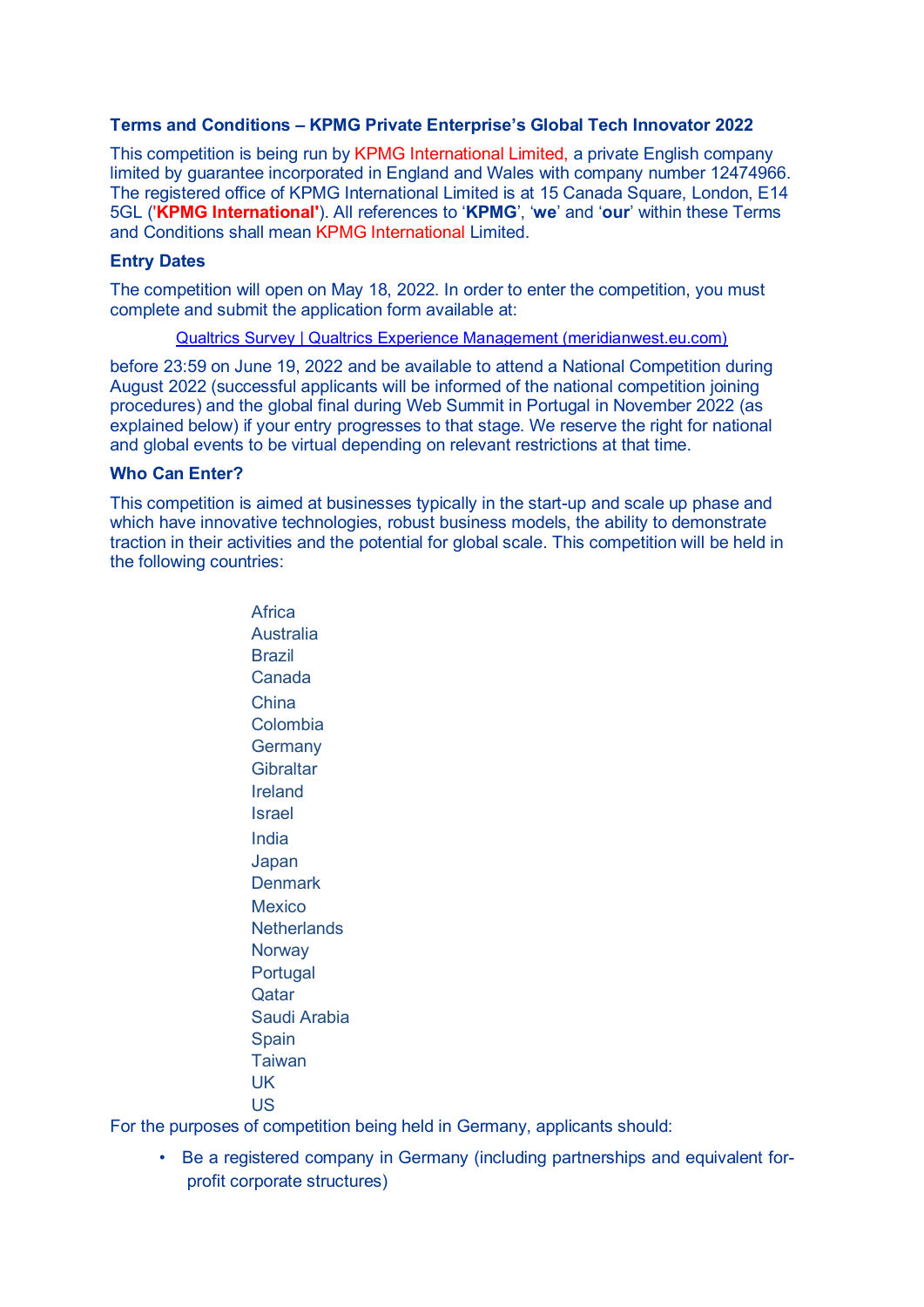- Have been operating for 5 years or less (in current form)
- Revenue generating between USD \$1-10m; or have raised at least \$500,000 inequity
- Either a pure technology, tech-driven or a tech-enabled business
- Not majority owned by a large corporate

You must be available to pitch your entry at:

- A National Competition to be held between May and August 2022 (successful entrants will be informed of the dates for their national competitions); and
- During Web Summit Lisbon, Portugal from 1 November 4 November 2022 (if selected as a national winner).

All entrants entering the competition on behalf of a company must:

- Be residents of the country in whose national heat they apply to participate; and
- Be aged 18 or over.

### **KPMG employees and contractors are prohibited from entering the competition.**

The competition is not open to any company which is a KPMG audit client or an affiliate or a connected party to the audit client.

There should not be more than one entry per company/entity.

### **Assessment Process in Germany performed by KPMG AG Wirtschaftsprüfungsgesellschaft (hereinafter only KPMG AG)**

All valid applications sent from the beginning of application opening on May 18, 2022 will be assessed once the application stage closes on June 19, 2022. Applications will be collated and assessed by KPMG AG professionals under three categories with equal weighting to each. The categories are; innovation and disruption, market potential, and traction and momentum.

Applicants who are successful after this initial assessment and subject to KPMG AG screening checks will be invited to pitch virtually at the National Competition on August 4th where they will be judged by a panel of industry experts made up from within KPMG AG

All applications will be scored under five categories with equal weighting to each. The categories are; innovation, entrepreneurial spirit, company growth potential, customer focussed and risk awareness. The decisions of the industry expert panels will be final. The national finalists will virtually receive the final winner result on the day of the National Competition.

### **Assessment Process for the final**

The winning entry from Germany and the other winning entries of the respective countries will win the chance to pitch at the Final to be held during Web Summit in Lisbon where the overall winning entry will be announced.

Written feedback will be provided to the applicants in relation to their scores awarded at the country competitions and the Final.

There are no charges for entering the Competition. Applicants will be responsible for ensuring that they have the necessary technology and internet access to participate in all virtual/online aspects of the competition.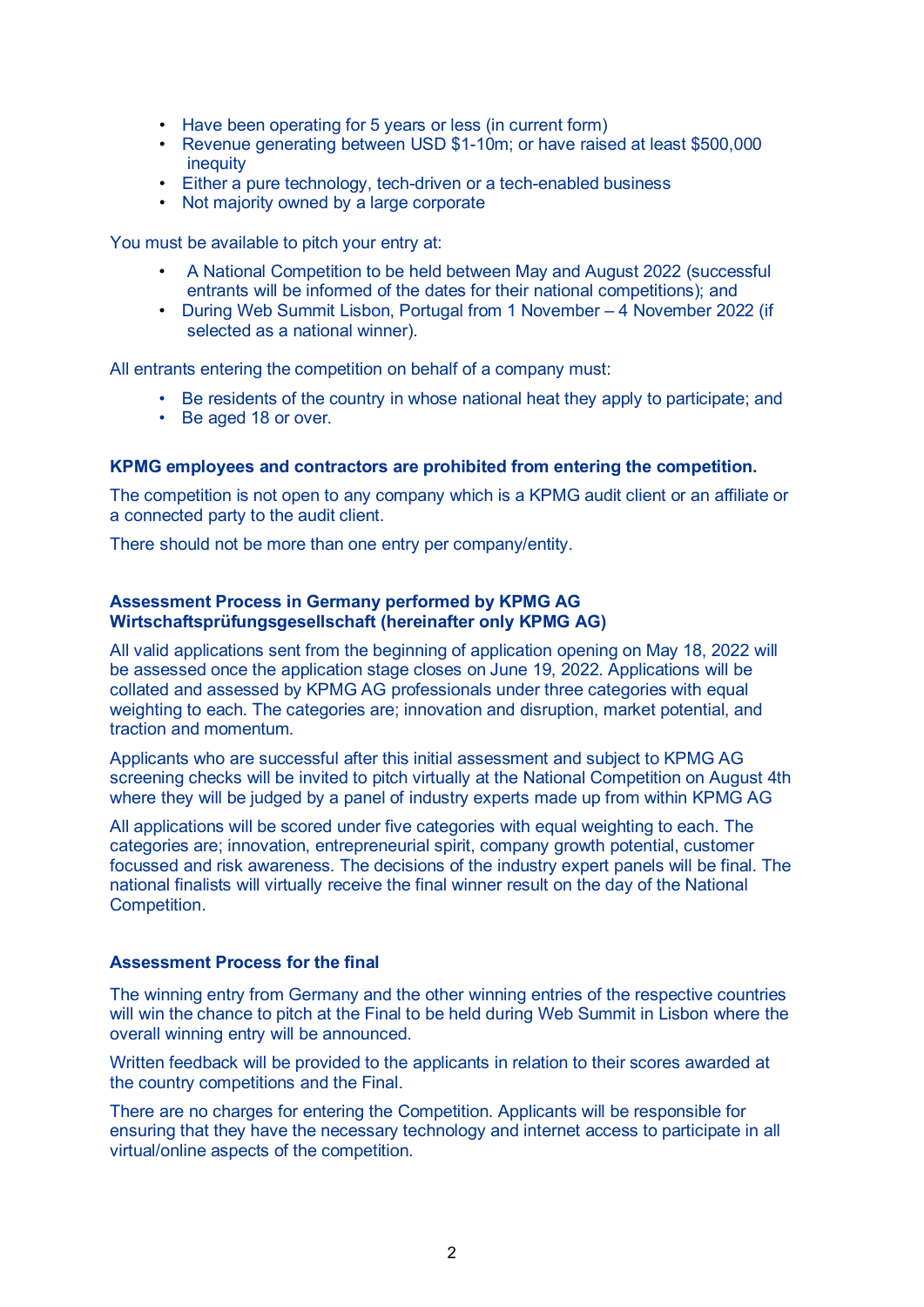# **Finalist Prizes**

One entry from each National Competition will be selected to go to Lisbon during the Web Summit 2022 where they will pitch to industry experts on stage and one overall winner will be selected as the KPMG Private Enterprise Global Tech Innovator 2022.

Finalists will receive

- Facilities to exhibit at Web Summit including a dedicated, prominent booth. The conference is attended by 70,000+ founders, investors and corporate decision makers from around the world. Flight, accommodation, exhibiting platform and conference pass are included.
- Profile for their business with media before, during and after Web Summit, leveraging various KPMG channels.
- Attend KPMG events with business luminaires and CEOs from leading fast growth private global business

The overall winner will receive the right to identify their business as the KPMG Private Enterprise Global Tech Innovator 2022.

# **Publicity**

Winners of the Competition agree that KPMG and KPMG AG may use their name and image, and the name and branding of the company that they are entering, to announce the winner of the Competition and for any other reasonable and related promotional and marketing purposes and shall timely execute any documentation and releases necessary to effectuate the foregoing.

## **Intellectual Property**

Participants represent, warrant, covenant and undertake that any submissions entered as part of the Competition shall be their own original work and shall not infringe any intellectual property rights of any other person or entity.

Participants hereby grant to KPMG and KPMG AG a non-exclusive, perpetual, worldwide, royalty-free, fully paid-up, irrevocable, transferable, sub-licensable (to multiple sub-tiers) license to use all content provided to KPMG and KPMG AG related to the Competition including but not limited to their submissions and pitch materials and any intellectual property included in the submissions, for the purpose of administering the Competition and for KPMG's and KPMG AG business purposes and sharing such content with its network of KPMG member firms and KPMG entities for their incorporation with, or further development of, solutions to KPMG's and KPMG AG business.

[Participants agree to indemnify and hold KPMG and KPMG AG harmless and accepts all responsibility for any and all third party claims regarding copyright or other intellectual property infringement, damages or expenses (including reasonable legal fees) arising from their submissions or made available in connection with the Competition, a breach of these terms and conditions or for any breach of applicable laws.]

# **Covid-19**

The current circumstances mean that KPMG may find it prudent to change the timings or structure of the competition at short notice. For example, it may be necessary to delay or move the Final if travel to Lisbon is not feasible for some participants.

If entrants are unable to attend the Final due to local travel restrictions, vaccination or quarantine status, or other reasons related to an epidemic or pandemic, KPMG will make reasonable efforts to facilitate their involvement in a virtual way but this may not be